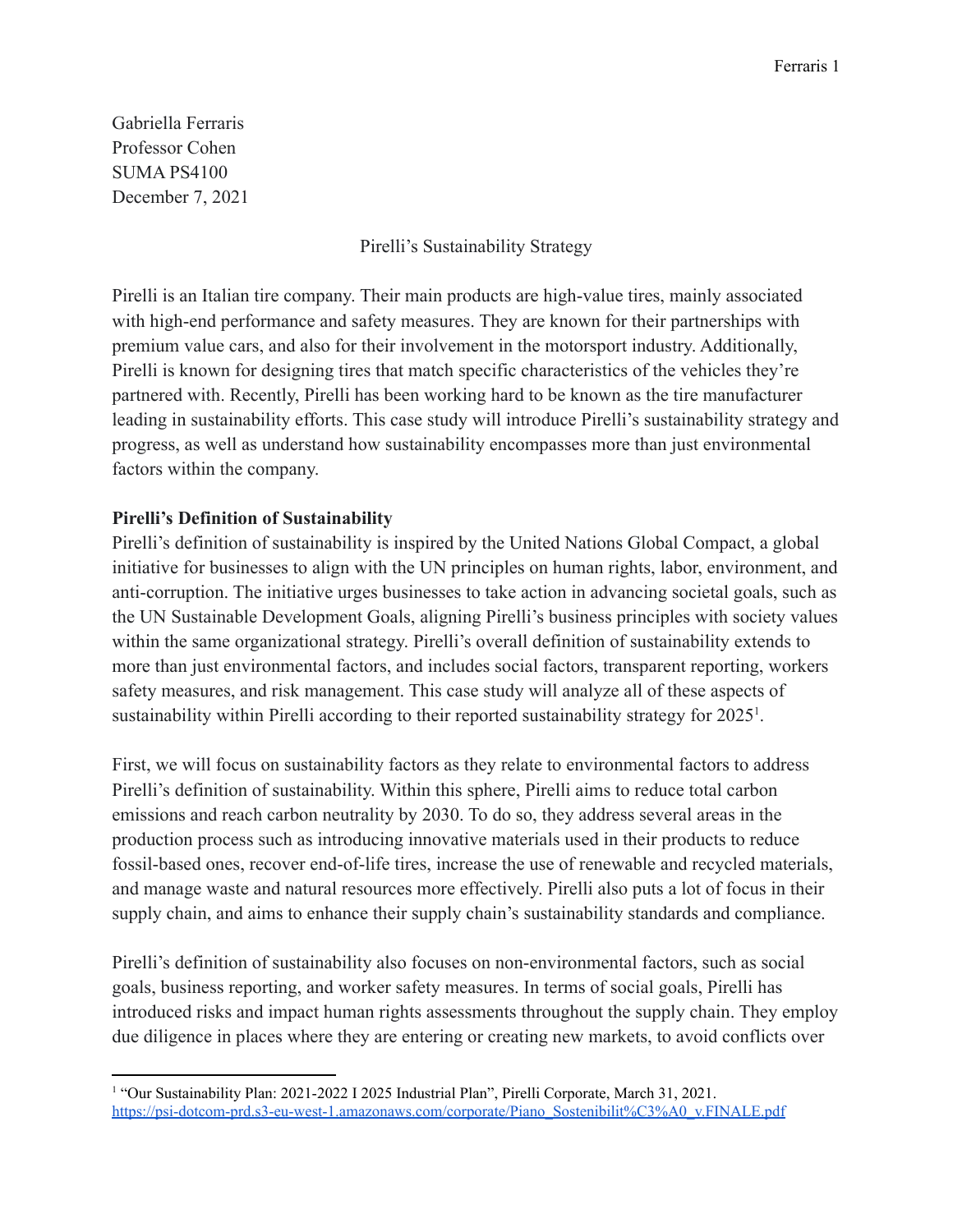minerals, especially with the use of cobalt, a prime mineral used for the transition to renewable energy. Pirelli introduces compliance declarations for every worker within the company and supply chain, continuously leads on-site trainings and actively encourages their factories to participate in annual sustainability standards compliance audits led by third-parties. More policies that are in place along the supply chain include a worker code of conduct, equal opportunities statement, and whistleblowing procedures<sup>2</sup>.

What may be one of the most fascinating, and unusual, sustainability factors within Pirelli's definition of sustainability is their "multi-stakeholder" approach to business. Under this approach, customers, employees, suppliers, shareholders, the environment and institutions are all taken into account and included in the decision-making process towards a sustainable transition. Pirelli interacts with its stakeholders by conducting interviews and surveys about their sustainability priorities and how they compare to Pirelli's priorities. Pirelli also receives feedback from them and includes this information into their overall sustainability strategy<sup>3</sup>. Operating under this "materiality matrix" offers opportunities for all of Pirelli's stakeholders to voice their concerns around sustainability and for the company to act towards achieving them more efficiently and equitably.

Another non-environmental factor of sustainability within Pirelli is worker wellbeing and safety measures. Pirelli aims to introduce its values within the organization, linking the organizational purpose to their workers across the company. Pirelli wants to put the wellbeing of the workers as a top priority. By 2025, their priorities are to show employees that they care about their mental and physical wellbeing by providing worker flexibility and employee protection within the organization, as well as by tailoring welfare programs suited for different employee needs. By caring about their employees, Pirelli shows them that they are the most important resource within the company. They also aim to support business transformation by providing up/reskilling trainings, and create a common company culture rooted around more diverse personal and professional backgrounds.

Management addresses sustainability within the organization as well, and it considers its supply chain, customers and stakeholders. In terms of their organization, Pirelli is focusing on increasing efficiency in their management of natural resources and waste, increasing worker satisfaction and safety measures, and disclosing these measures publicly. They also consider the supply chain management and its producers by implementing assessments and sustainability trainings, granting best practices awards and including direct partnerships with innovative technologies. Lastly, Pirelli keeps their customers and stakeholders informed of their

 $<sup>2</sup>$  Ibid.</sup>

<sup>3</sup> "Materiality Analysis", Pirelli Corporate, June 11, 2019. <https://corporate.pirelli.com/corporate/en-ww/sustainability/multi-stakeholder-approach/materiality-analysis>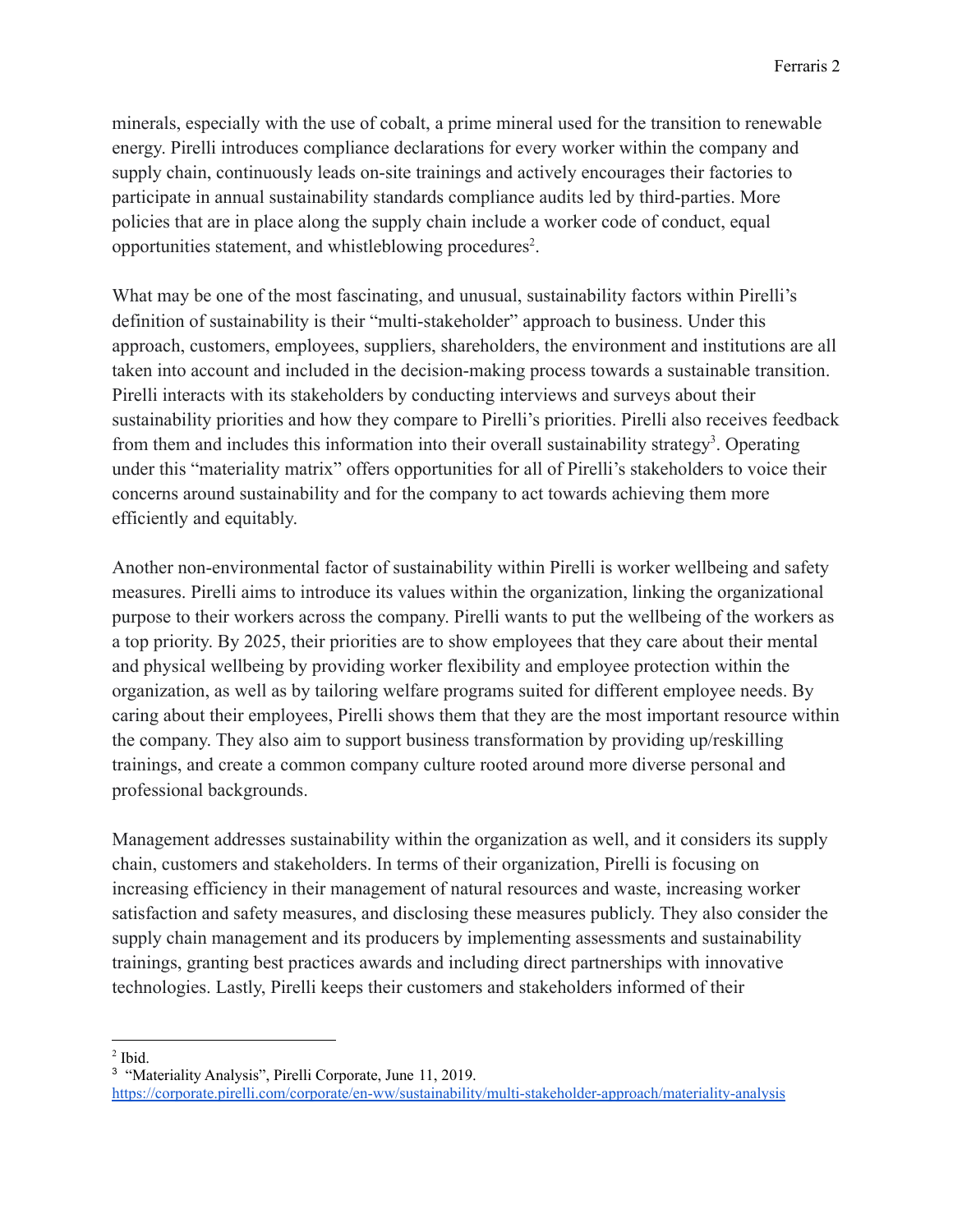sustainability efforts by publishing annual reports on waste and natural resource management, as well as worker wellbeing indexes and the company's long term strategy around sustainability.

All in all, Pirelli's definition of sustainability is one focused on transparency and public disclosure. It has released an annual report every year since 2015, each report comprehensively analyzing different company values such as financial performance, intellectual and human capital, natural resource management and efficiency, and societal goals.

#### **Pirelli's Structure and Capacity**

Pirelli's overall organizational structure is very top down, with a CEO and vice-chairman at the top, followed by strategic advisors, a deputy CEO in charge of senior officers, including the Senior Vice President for Sustainability and Future Mobility, followed by a general manager and senior vice-presidents for multiple operations (cybersecurity, supply chain, marketing, tire services, etc...) Within this overall structure, we see the mention of sustainability three times. The first mention of sustainability is an advisor to the CEO and vice-chairman of Pirelli as Senior Advisor for Sustainability. The second we've already talked about briefly, the Senior Vice President for Sustainability and Future Mobility. The third mention is seen at the bottom of the page, explaining other duties and responsibilities that the CEO has. One of them is as "Director in charge of the Sustainability matters"<sup>4</sup> .

The organizational structure within the sustainability group is led by the "Sustainability Steering Committee"<sup>5</sup>, chaired by the CEO and composed of the Top Management representing all structures of the organization. This committee meets at least once a year. Within the sustainability department, there's the Sustainability and Future Mobility Department which proposes sustainable development plans to the Sustainability Steering Committee. The whole department receives support from the Country Sustainability Managers. Finally, the Board of Directors, supported by the Audit, Risks, Sustainability and Corporate Governance Committee, approves the sustainability targets.



Figure 1, Sustainability Steering Committee<sup>6</sup>

<https://corporate.pirelli.com/corporate/en-ww/aboutus/organizationalstructure>

<sup>4</sup>"Organizational Structure", Pirelli Corporate, July 29, 2021.

<sup>&</sup>lt;sup>5"</sup>Organizational Structure in Sustainability", Pirelli Corporate, September 15, 2020.

<https://corporate.pirelli.com/corporate/en-ww/sustainability/organizational-structure>

<sup>6</sup> Ibid.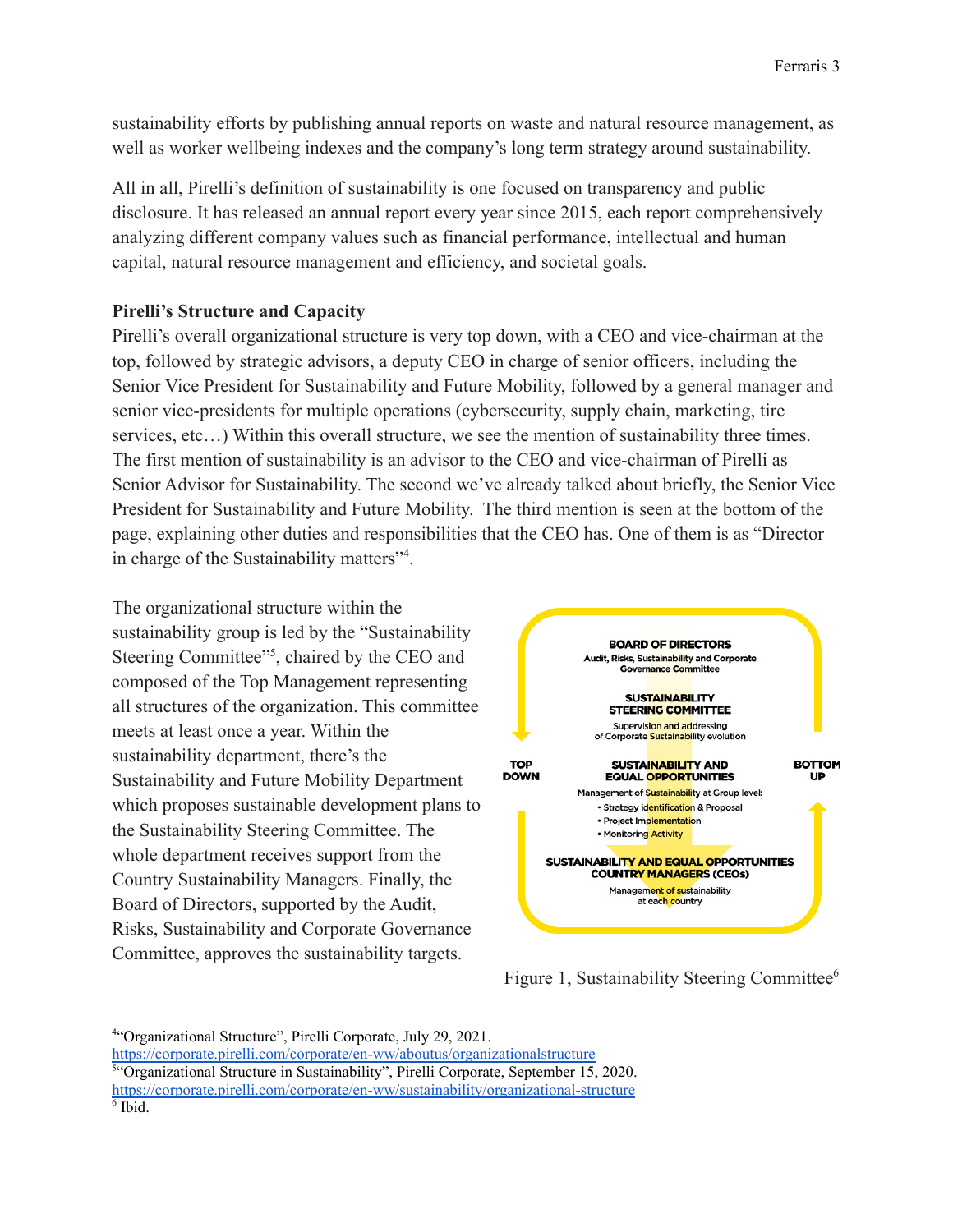The people working within the sustainability department are mainly from the finance and business sector. This shows that Pirelli's sustainability strategy is spearheaded by managers who understand the monetary value of becoming a more sustainable company. The sustainability department is in charge of improving Pirelli's sustainability efforts by identifying strategies, implementing projects within those strategies as well as monitoring and disclosing the results. These strategies include decreasing natural resource consumption within the organization and in the supply chain, decreasing overall carbon emissions, assessing operations within the supply chain and increasing their sustainable operations.

#### **Strategy and Metrics**

Pirelli's sustainability goals align with the UN Global Compact, and in doing so, their sustainability strategy focuses on environmental, social, and management factors. Pirelli has social, sustainability, and economic key performance indicators (KPIs) where they identify key areas for improvement<sup>7</sup>. Pirelli discloses these KPIs annually. In this section, we'll cover Pirelli's sustainability strategy and metrics as they relate to the environment.

Pirelli has a well developed emissions reduction strategy in their production process. They plan to reduce CO2 emissions and the use of fossil based materials by 28% compared to current levels, and increase renewable and recycled materials by 40% and 3% respectively when extracting raw materials<sup>8</sup>. They plan to meet these targets by introducing innovative materials into their products, including the use of rice husk (a byproduct of rice production) and paper pulp (used to make paper), and the recovery of carbon black by burning end-of-life tires.

Within their manufacturing, Pirelli aims to increase the use of renewable energy to become carbon neutral, as well as managing waste more effectively. They want to decrease their emissions by 25% compared to 2015 levels, and operate 100% off of renewable electricity. Considering that during 2020, 52% of their manufacturing energy came from renewable sources, this emissions reduction could be achievable within the five year time frame. In terms of resource efficiency, Pirelli is currently recovering 97% of its waste and wants to increase it to 98%<sup>9</sup>. In terms of tire use, Pirelli aims to decrease rolling resistance (the resistance between rubber and road) which in turn decreases fuel and energy consumption and increases the life of the tires. Pirelli has also developed a specific tire for electric vehicles, that matches the car design and weight, and has a decreased rolling resistance to improve battery life. Additionally, Pirelli aims to reduce their water consumption throughout every step of the supply chain. Their strategy includes a water risks assessment, minimizing water consumption, ensuring safe and good quality water, and returning good quality water back to the environment.

<sup>7</sup> "Main Performance Indicators", Pirelli Corporate, 2020.

<sup>&</sup>lt;sup>8</sup> "Our Sustainability Plan: 2021-2022 I 2025 Industrial Plan", Pirelli Corporate, March 31, 2021. [https://psi-dotcom-prd.s3-eu-west-1.amazonaws.com/corporate/Piano\\_Sostenibilit%C3%A0\\_v.FINALE.pdf](https://psi-dotcom-prd.s3-eu-west-1.amazonaws.com/corporate/Piano_Sostenibilit%C3%A0_v.FINALE.pdf) <https://corporate.pirelli.com/corporate/en-ww/sustainability/main-performance-indicators>

<sup>&</sup>lt;sup>9</sup> Ibid.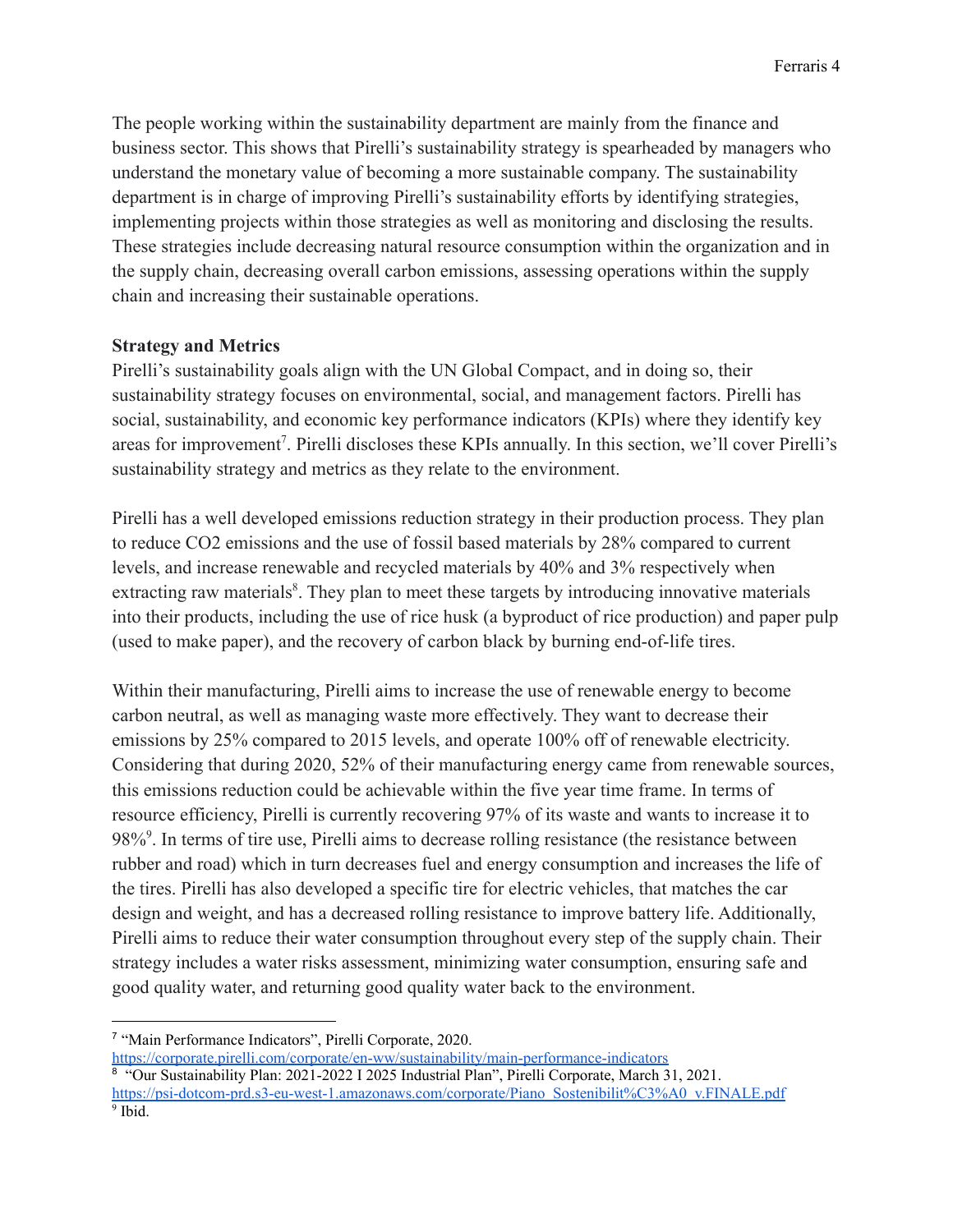Pirelli's supply chain is a key factor within their sustainability strategy. They focus on compliance with sustainability standards put forward by conducting assessments on possible suppliers, reviewing Pirelli's contract with suppliers, and yearly factory audits<sup>10</sup>. Pirelli also highlights the importance of engaging with the supply chain directly to reduce suppliers' emissions by providing trainings and enhancing partnerships with green technologies.

Pirelli has also become the first company in the world to produce an FSC-certified (Forest Stewardship Council) tire, containing natural rubber and increasing the sustainability of tires<sup>11</sup>. This specific certification affirms that rubber plantations are not only being managed sustainably by preserving biodiversity, but it also sustains economic development in the local community. Pirelli's strategy is to begin its sustainable development from the extraction of raw materials all the way to production and sales. Pirelli has also established a sustainable natural rubber policy that makes them, Pirelli, a tire manufacturer, and not an owner of the rubber plantation<sup>12</sup>. This helps foster an environmentally-conscious culture throughout its entire supply chain and gives more power to the local communities to sustain and protect their plantations.

While there is no set sustainability component for an employee's performance, there is however management compensation depending on the achievement of sustainability targets. Pirelli includes a bonus for employees who meet specific sustainability targets, combining both profits and purpose simultaneously.<sup>13</sup> Therefore, there is a clear push within the company to incentivize managers to comply with and achieve sustainability standards.

Pirelli has achieved numerous sustainability outputs based on their performance indicators between 2015 and 2020. They have reduced their fossil fuel based energy consumption by 590 million kilowatts, as well as their absolute emissions within the company and across their supply chain<sup>14</sup>. They saved 11 million cubic meters of water and recovered 16 thousand tons of materials that would have otherwise been discarded.<sup>15</sup> This aligns with their sustainability goals of increasing energy efficiency and reducing waste and depletion of natural resources.

<sup>11</sup> "Pirelli Produces The World's First FSC-Certified Tyre", Pirelli Corporate, May 19, 2021. [https://press.pirelli.com/pirelli-produces-the-worlds-first-fsc-certified-tyre/?\\_ga=2.106292679.518651355.16341600](https://press.pirelli.com/pirelli-produces-the-worlds-first-fsc-certified-tyre/?_ga=2.106292679.518651355.1634160063-1861726170.1631750122) [63-1861726170.1631750122](https://press.pirelli.com/pirelli-produces-the-worlds-first-fsc-certified-tyre/?_ga=2.106292679.518651355.1634160063-1861726170.1631750122)

<sup>13"</sup>Pirelli: a Story of ESG Integration and Performance", Cornerstonce Capital Group, January 15, 2015. <https://cornerstonecapinc.com/pirelli-a-story-of-esg-integration-performance/> [https://s3.eu-west-1.amazonaws.com/psi-dotcom-prd/corporate/2164\\_English\\_Version.pdf](https://s3.eu-west-1.amazonaws.com/psi-dotcom-prd/corporate/2164_English_Version.pdf)

14"Main Performance Indicators", Pirelli Corporate, 2020.

<sup>&</sup>lt;sup>10</sup> "The Supplier Handbook", Pirelli Corporate, July 2020.

<https://psi-dotcom-prd.s3.eu-west-1.amazonaws.com/corporate/Supplierhandbook.pdf>

<sup>12&</sup>quot;Sustainable Natural Rubber Policy", Pirelli Corporate, October 2017.

<https://corporate.pirelli.com/corporate/en-ww/sustainability/main-performance-indicators>

<sup>&</sup>lt;sup>15 "</sup>Our Sustainability Plan: 2021-2022 I 2025 Industrial Plan", Pirelli Corporate, March 31, 2021. [https://psi-dotcom-prd.s3-eu-west-1.amazonaws.com/corporate/Piano\\_Sostenibilit%C3%A0\\_v.FINALE.pdf](https://psi-dotcom-prd.s3-eu-west-1.amazonaws.com/corporate/Piano_Sostenibilit%C3%A0_v.FINALE.pdf)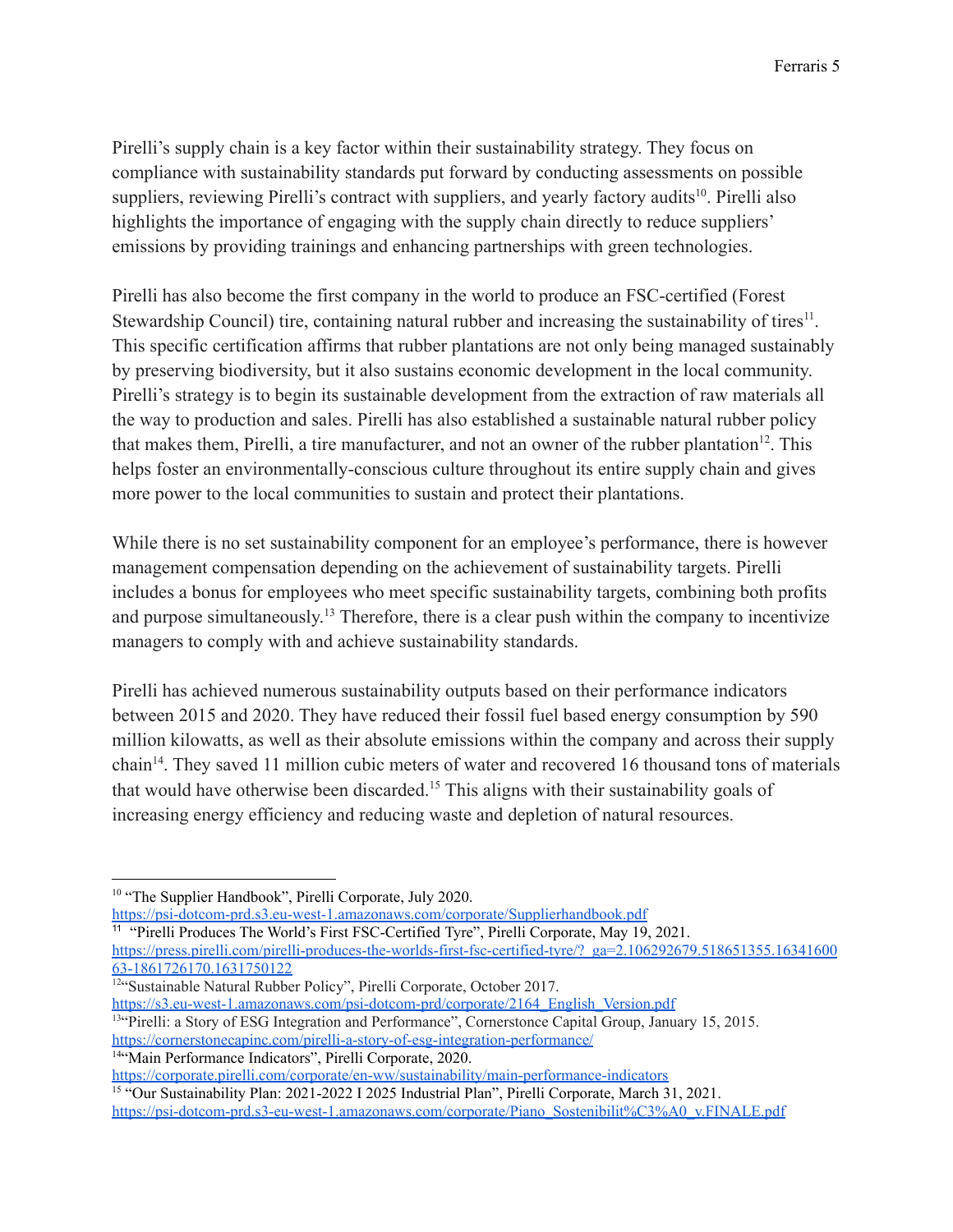Pirelli uses routine monitoring for sustainability standards across the company, updates their sustainability strategy goals and outcomes every year in the form of annual reports, and uses third-party certifications for their sustainability programs. Through their annual reports, they undergo numerous audits by third-party companies to assess their implementation of sustainability targets.<sup>16</sup> Additionally, Pirelli uses a third-party sustainability certification program (the Forest Stewardship Council) for their production of natural rubber. <sup>17</sup> All these choices help achieve a more environmentally-conscious company culture, from management to suppliers, and ease the ability to meet sustainability targets holistically.

Finally, Pirelli has a comprehensive risk management system from which they base their company targets. The have implemented three types of risk assessments: external company risks, strategic risks, and operational risks<sup>18</sup>. This risk management model lessens possible management risks. By being "proactive", this system anticipates risks, and delivers better overall performance by thinking ahead. It promotes a company culture around risk management, and improves overall business performance<sup>19</sup>. Lastly, a risk management model helps Pirelli stay transparent by providing risk assessments and public reports about strategies implemented to address external, managerial, and operational risks.

## **Relations with Suppliers and Partners**

Pirelli's relationship with suppliers and partners reflects their commitment to sustainability, and incorporates them to be part of their sustainability goals. As previously mentioned, Pirelli uses a multi-stakeholder approach to build a relationship with their suppliers and partners. Through a series of continued interviews and surveys, Pirelli provides a "materiality matrix" where they compare stakeholders' expectations as they relate to sustainability issues and their importance for the success of the company. <sup>20</sup> The stakeholders included in this matrix are customers belonging to representative markets, dealers, suppliers, international NGOs, as well as employees representing different countries where Pirelli operates. Understanding their stakeholder's sustainability expectations is key for Pirelli to build foundational relationships between their partners and suppliers (stakeholders) and the success of the business.

<sup>20</sup> "Materiality Analysis", Pirelli Corporate, June 11, 2019. [https://s3.eu-west-1.amazonaws.com/psi-dotcom-prd/corporate/2164\\_English\\_Version.pdf](https://s3.eu-west-1.amazonaws.com/psi-dotcom-prd/corporate/2164_English_Version.pdf)

 $16$  ibid.

<sup>&</sup>lt;sup>17</sup> "Pirelli Produces The World's First FSC-Certified Tyre", Pirelli Corporate, May 19, 2021. [https://press.pirelli.com/pirelli-produces-the-worlds-first-fsc-certified-tyre/?\\_ga=2.106292679.518651355.16341600](https://press.pirelli.com/pirelli-produces-the-worlds-first-fsc-certified-tyre/?_ga=2.106292679.518651355.1634160063-1861726170.1631750122) [63-1861726170.1631750122](https://press.pirelli.com/pirelli-produces-the-worlds-first-fsc-certified-tyre/?_ga=2.106292679.518651355.1634160063-1861726170.1631750122)

<sup>19</sup> "Sustainable Natural Rubber Policy", Pirelli Corporate, October 2017. <sup>18"</sup>Pirelli's commitment to governance and sustainability", World Finance, February 24, 2014. <https://www.worldfinance.com/strategy/pirellis-commitment-to-governance-and-sustainability>

<https://corporate.pirelli.com/corporate/en-ww/sustainability/multi-stakeholder-approach/materiality-analysis>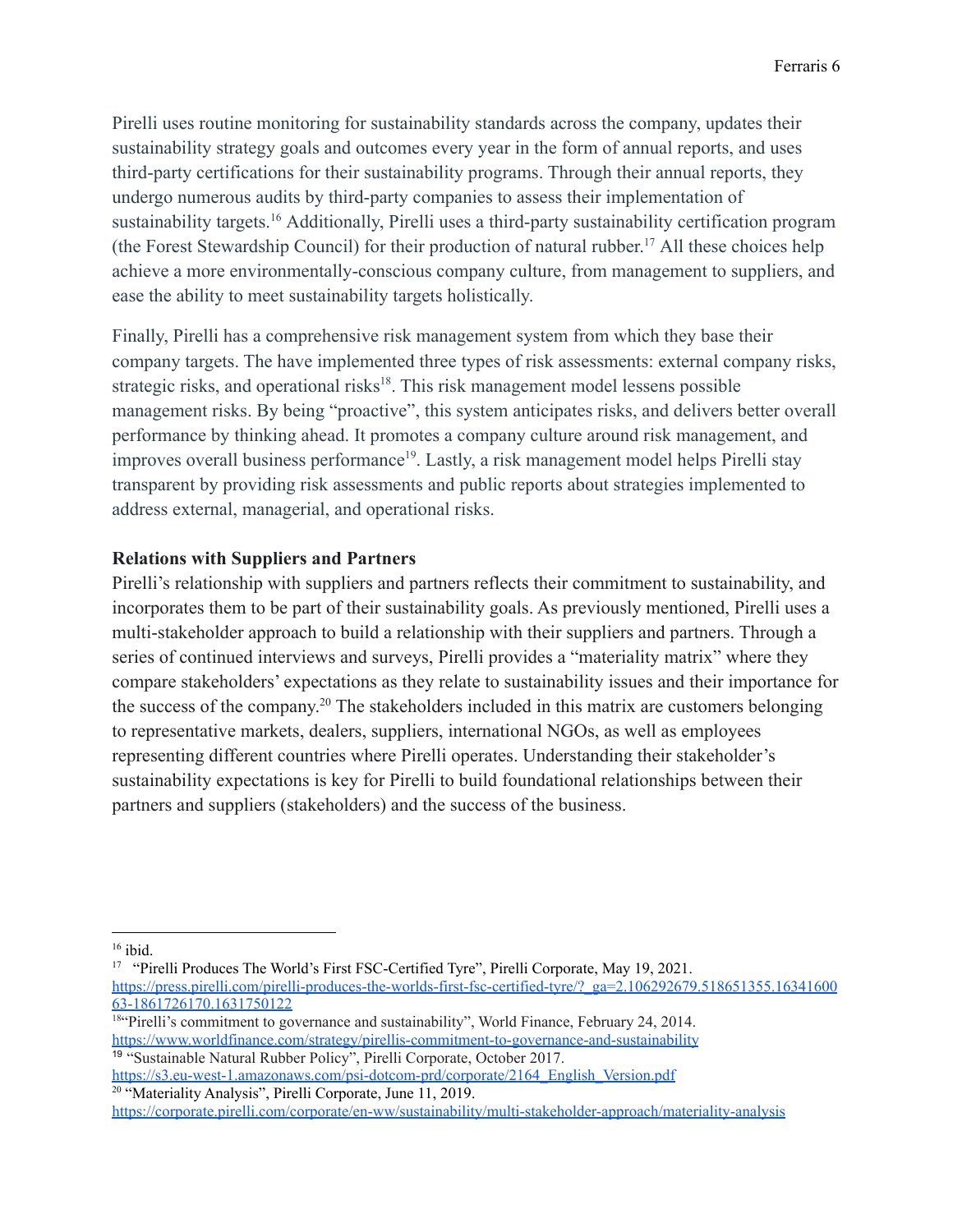

Figure 2, Pirelli's "Materiality Matrix"<sup>21</sup>

With suppliers specifically, Pirelli seeks to increase their sustainability standards and compliance through their sustainable natural rubber policy, in which they directly work with farmers, producers, processing plants and manufacturers to comply with Pirelli's sustainability standards.<sup>22</sup> Through this policy, Pirelli works with suppliers to participate in third-party environmental accreditations and certification systems. To ensure compliance, Pirelli dedicates training sessions and undergoes supply chain third-party audits for suppliers to meet set environmental standards, aiming to create a skilled, qualified and sustainable supply chain. For example, the Forest Stewardship Council certification ensures that rubber plantations are "managed in a way that preserves biological diversity and benefits the lives of local people and workers".<sup>23</sup> This natural rubber policy implements aspects of Pirelli's sustainable value chain not only through responsibly sourcing natural resources, but also by protecting worker and human rights across the production chain, while also upholding the company's social ethics and values.

# **The Future of Sustainability in the Organization**

<sup>21</sup> "Materiality Analysis", Pirelli Corporate, June 11, 2019.

<sup>22</sup>"Sustainable Natural Rubber Policy", Pirelli Corporate, October 2017. <https://corporate.pirelli.com/corporate/en-ww/sustainability/multi-stakeholder-approach/materiality-analysis>

<sup>&</sup>lt;sup>23</sup> "Pirelli Produces The World's First FSC-Certified Tyre", Pirelli Corporate, May 19, 2021. [https://s3.eu-west-1.amazonaws.com/psi-dotcom-prd/corporate/2164\\_English\\_Version.pdf](https://s3.eu-west-1.amazonaws.com/psi-dotcom-prd/corporate/2164_English_Version.pdf)

[https://press.pirelli.com/pirelli-produces-the-worlds-first-fsc-certified-tyre/?\\_ga=2.106292679.518651355.16341600](https://press.pirelli.com/pirelli-produces-the-worlds-first-fsc-certified-tyre/?_ga=2.106292679.518651355.1634160063-1861726170.1631750122) [63-1861726170.1631750122](https://press.pirelli.com/pirelli-produces-the-worlds-first-fsc-certified-tyre/?_ga=2.106292679.518651355.1634160063-1861726170.1631750122)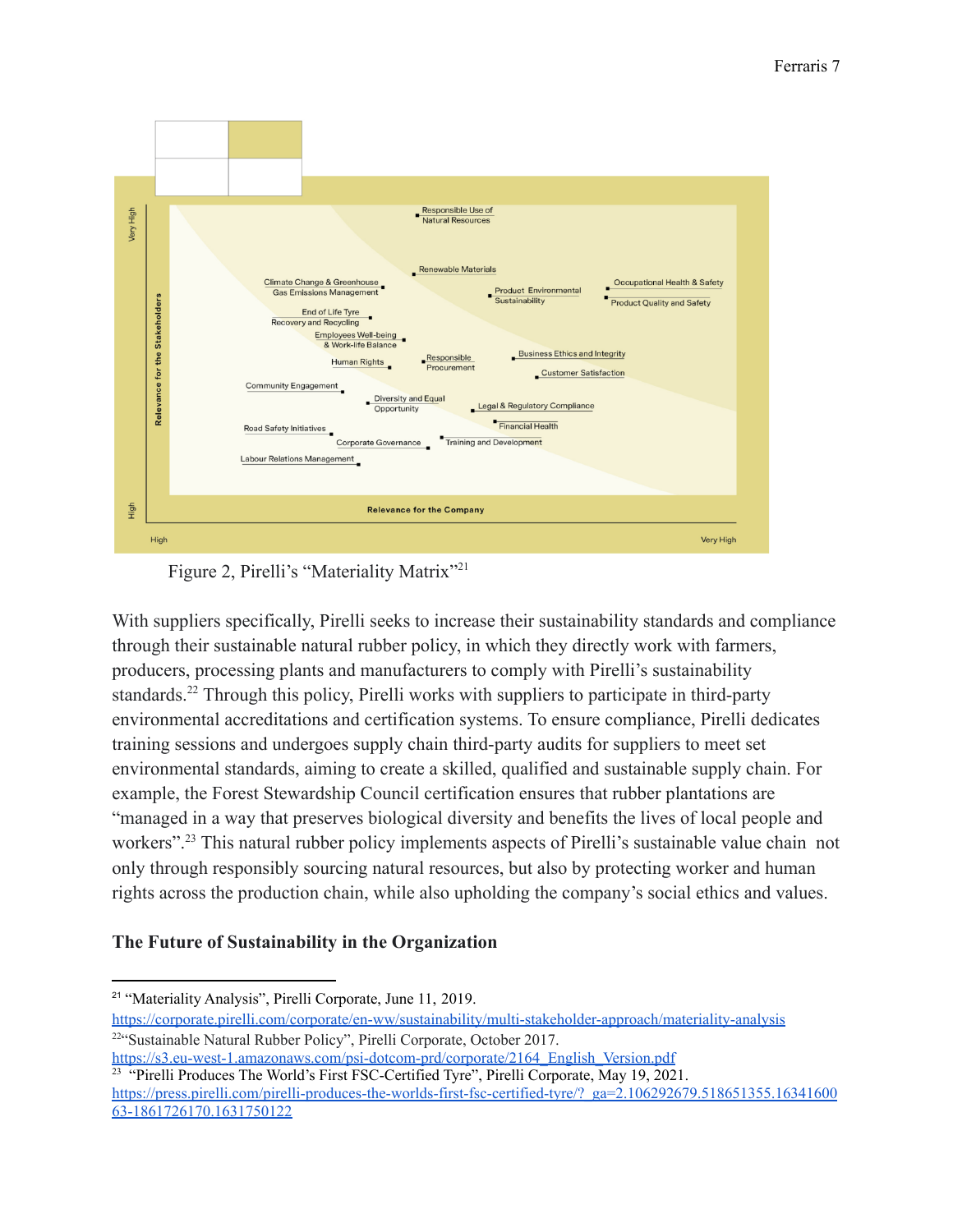The overall sustainability strategy of Pirelli is set on a good foundation of core sustainability values within the company. Thanks to their annual reports, key performance indicators, and their continual training and development of a sustainable and efficient workforce, Pirelli has cemented a formidable company culture rooted around sustainability, worker wellbeing, and social responsibility. Nevertheless, there is still work to be done within the company.

One of the main challenges within Pirelli is that of a male-dominated culture. Pirelli, being a tire company, is naturally more conditioned to attract workers who are men. Within the overall organizational structure of Pirelli<sup>24</sup>, there was only one woman, out of more than 30 managers, and no person of color. Noticing this, one of the major changes Pirelli should address is a better implementation of Diversity, Equity and Inclusion within the company, and work harder to attract and retain people from different genders as well as backgrounds, cultures and socioeconomic levels. This challenge is part of Pirelli's sustainability strategy under "social inclusion"<sup>25</sup>. However, it lists it as an effort to "integrate company culture with perspectives, coming from diverse personal and professional areas", making it too broad to correctly identify their targets for social inclusion. Nonetheless, by implementing this first change, Pirelli will be better able to consider how their organization's activities affect society in broader and more diverse governing circles.

Another change Pirelli should consider is to increase staff and resources within the sustainability team in order to accelerate the implementation of their sustainability efforts. Having analyzed the organizational structure in terms of the overall company as well as in terms of the sustainability committee, Pirelli should increase their sustainability efforts across the organization, not just within a department. This is achieved not just by creating a Sustainability and Future Mobility team, but also through sustainable work done by the communications, administration, and strategic teams, to name a few. By increasing staff and resources dedicated towards sustainability efforts, Pirelli's overall sustainability strategy will be able to be implemented with more ease, speed and efficiency. Pirelli's sustainability bonuses, where they give their managers bonuses if their sustainability targets are met, is a good example of increasing sustainability interest among their staff. But these bonuses should be expanded to more than just managers and applied to supply chain and factory workers, as well as employees with non-managerial status that work towards achieving sustainability targets too. This helps to further steer the company culture towards sustainable practices and meet the highest environmental standards.

The future of sustainability within Pirelli is one of further growth through their production and management practices, making them a company worthy of emulating. Their sustainable practices

<sup>24</sup>"Organizational Structure", Pirelli Corporate, July 29, 2021.

<https://corporate.pirelli.com/corporate/en-ww/aboutus/organizationalstructure>

<sup>&</sup>lt;sup>25</sup> "Our Sustainability Plan: 2021-2022 I 2025 Industrial Plan", Pirelli Corporate, March 31, 2021. [https://psi-dotcom-prd.s3-eu-west-1.amazonaws.com/corporate/Piano\\_Sostenibilit%C3%A0\\_v.FINALE.pdf](https://psi-dotcom-prd.s3-eu-west-1.amazonaws.com/corporate/Piano_Sostenibilit%C3%A0_v.FINALE.pdf)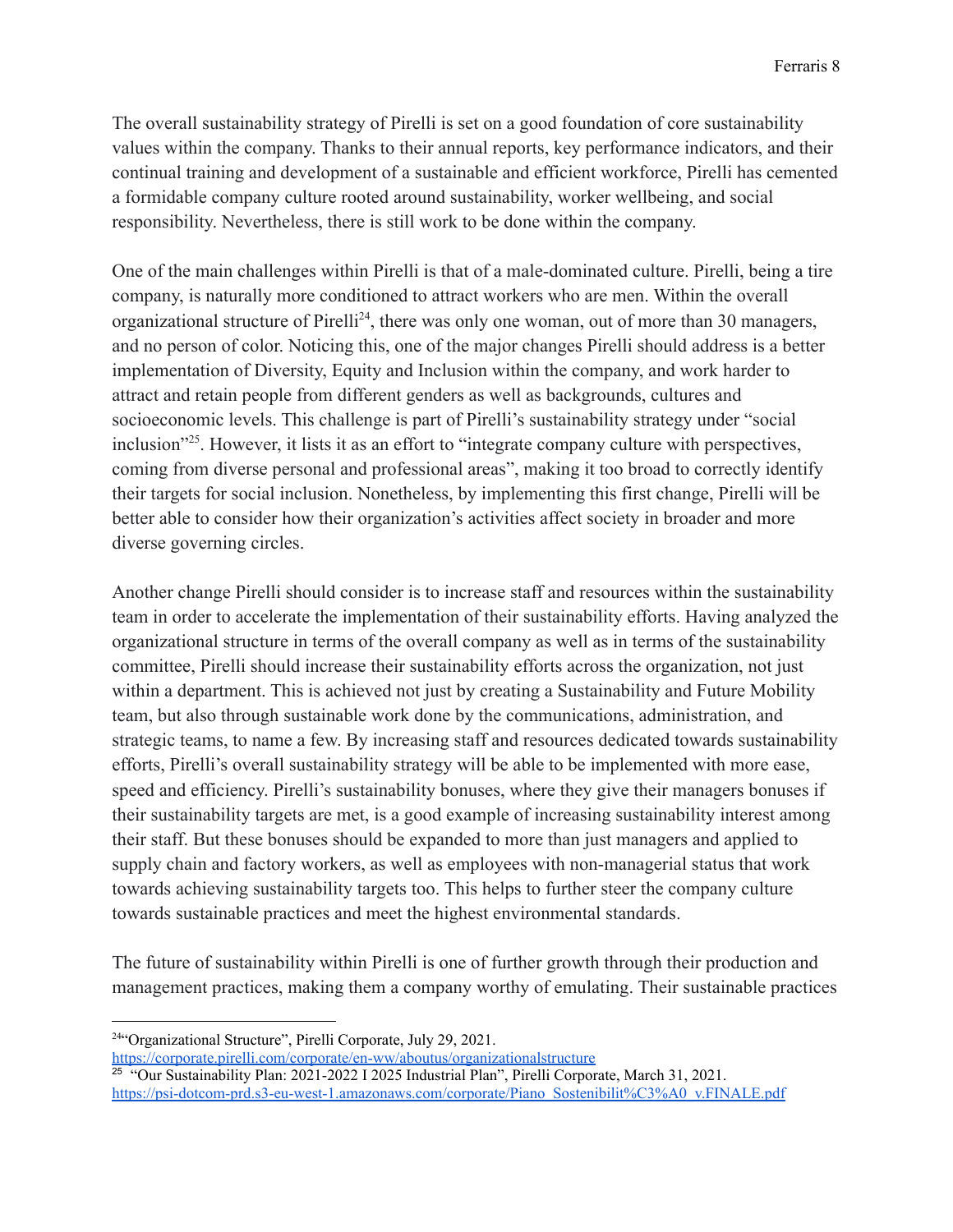are commendable and can easily transfer to other companies eager to improve their sustainability strategy. To make a company more sustainable, first you have to make it last. By prioritizing workers' wellbeing and safety, a company can ensure long-term employee satisfaction. In adding value to a supply chain and providing trainings, assessments and audits, one ensures that the production line meets their desired sustainability standards. Implementing a proactive risk management system addresses risks in advance and draws attention to responsibilities a company must take into account to thrive in the long-term. By providing annual reports and performance indicators, transparency and trust in the company is built, and it eases the implementation of comparative sustainability targets. Finally, by building a "multi-stakeholder" approach, there can be a higher degree of prioritizing not only the shareholders of the company, but also employees, suppliers, partners, investors, customers and, most importantly, the environment.